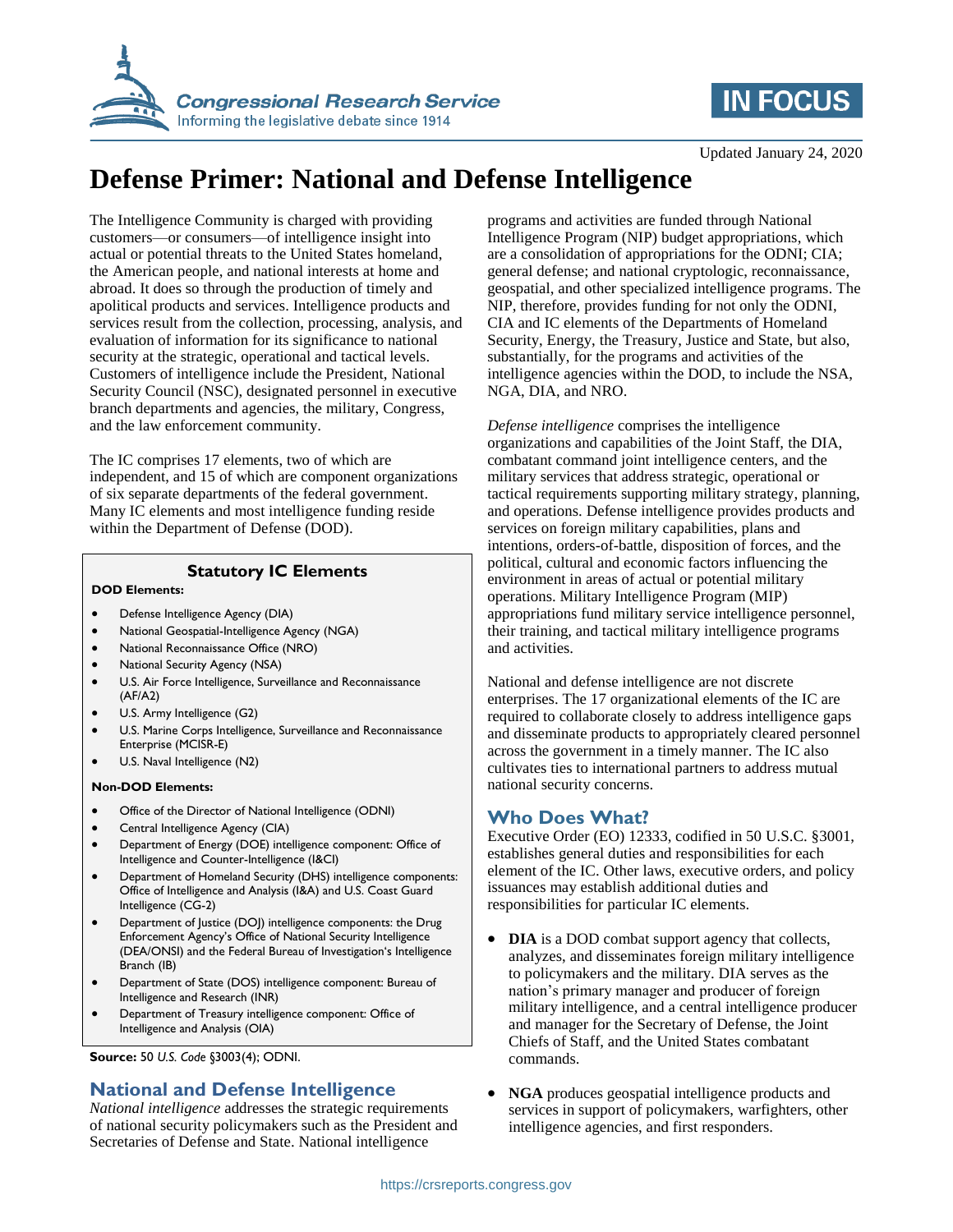- **NRO** builds and operates satellites and ground stations whose main purpose is collecting imagery and signals intelligence to support other agencies' intelligence products and services.
- **NSA** specializes in cryptology, encompassing signals intelligence and information assurance, and is responsible for computer network operations in support of United States national security requirements.
- **Military service intelligence elements** collect and analyze strategic, operational and tactical intelligence supporting the requirements of the military services jointly or separately. Tactical and operational intelligence supports military commanders and deployed warfighters. National military service intelligence organizations such as the Navy's Office of Naval Intelligence specialize in threat analysis and strategic intelligence assessments that can support United States defense platform and weapons systems development.
- **CIA** collects, analyzes, evaluates, and disseminates foreign intelligence and counterintelligence in support of a broad range of senior national security customers including the President, NSC and military. In addition to its clandestine and open source collection activities, CIA has been the leading agency in conducting covert action as directed by the President.
- **Other Non-DOD elements** within the Departments of Energy, Homeland Security, Justice, State and the Treasury provide intelligence supporting national requirements particular to the expertise of each department. They also contribute valuable strategic analysis of cross-cutting issues such as treaty compliance, counterterrorism, transnational finance, and transnational organized crime.

## **IC Leadership**

Together, the DNI and Under Secretary of Defense for Intelligence (USD(I)) coordinate programs and activities across the IC to promote an integrated, efficient approach to intelligence collection, analysis and dissemination.

#### **Director of National Intelligence (DNI)**

The DNI is the principal advisor to the President on intelligence matters. Created by the Intelligence Reform and Terrorism Prevention Act (IRTPA) of 2004 (P.L. 108- 458), the core mission of the DNI and, by extension, the Office of the DNI (ODNI), is "to lead the IC in intelligence integration" and ensure the 17 elements are appropriately integrated.

#### **Under Secretary of Defense for Intelligence (USD(I)/Director of Defense Intelligence (DDI))**

The USD(I) position is *dual-hatted*. When acting as the USD(I), the incumbent reports directly to the Secretary of Defense and serves as the Secretary's principal staff assistant for intelligence, counterintelligence, security, and other intelligence-related matters. When acting as DDI, the incumbent reports directly to the DNI and serves as his principal advisor regarding defense intelligence matters.

#### **Strategic, Operational, and Tactical Intelligence**

**[Table 1](#page-1-0)** provides an overview of the intelligence corresponding to what the DOD refers to as the *strategic, operational and tactical levels of war*.

<span id="page-1-0"></span>**Table 1. Levels of Intelligence**

**Strategic Intelligence** assists senior military and civilian leaders in developing national strategy and policy; monitors the international or global situation; assists in developing military plans; assists in determining major weapon systems and force structure requirements; and supports the conduct of strategic operations.

**Operational Intelligence** focuses on military capabilities and intentions of enemies and adversaries; analyzes the operational environment; identifies adversary centers of gravity and critical vulnerabilities; monitors events in the joint force commander's area of interest; and supports the planning and conduct of joint campaigns.

**Tactical Intelligence** supports military commanders in the planning and execution of battles, engagements, and other joint force activities; provides commanders with information on imminent threats to their forces and changes in the operational environment; and provides commanders with obstacle intelligence.

**Source:** adapted from Joint Pub 2-0, *Joint Intelligence,* p. I-24.

#### **Relevant Statutes**

Title 10, U.S. Code, Chapter 21 – DOD Intelligence Matters Title 50, U.S. Code, Chapter 44 – National Security

#### **CRS Products**

CRS In Focus IF10523, *Defense Primer: Under Secretary of Defense (Intelligence)*, by Michael E. DeVine

CRS In Focus IF10524, *Defense Primer: Budgeting for National and Defense Intelligence*, by Michael E. DeVine

CRS In Focus IF10574, *Defense Primer: Intelligence Support to Military Operations*, by Michael E. DeVine

CRS Report R45175, *Covert Action and Clandestine Activities of the Intelligence Community: Selected Definitions in Brief*, by Michael E. DeVine

#### **Other Resources**

DOD. Joint Publication 2-0, *Joint Intelligence*, October 22, 2013

DOD. Joint Publication 2-01, *Joint and National Intelligence Support to Military Operations*, July 5, 2017

(Note: This In Focus was originally written by former CRS Analyst Anne Daugherty Miles.)

**Michael E. DeVine**, Analyst in Intelligence and National Security